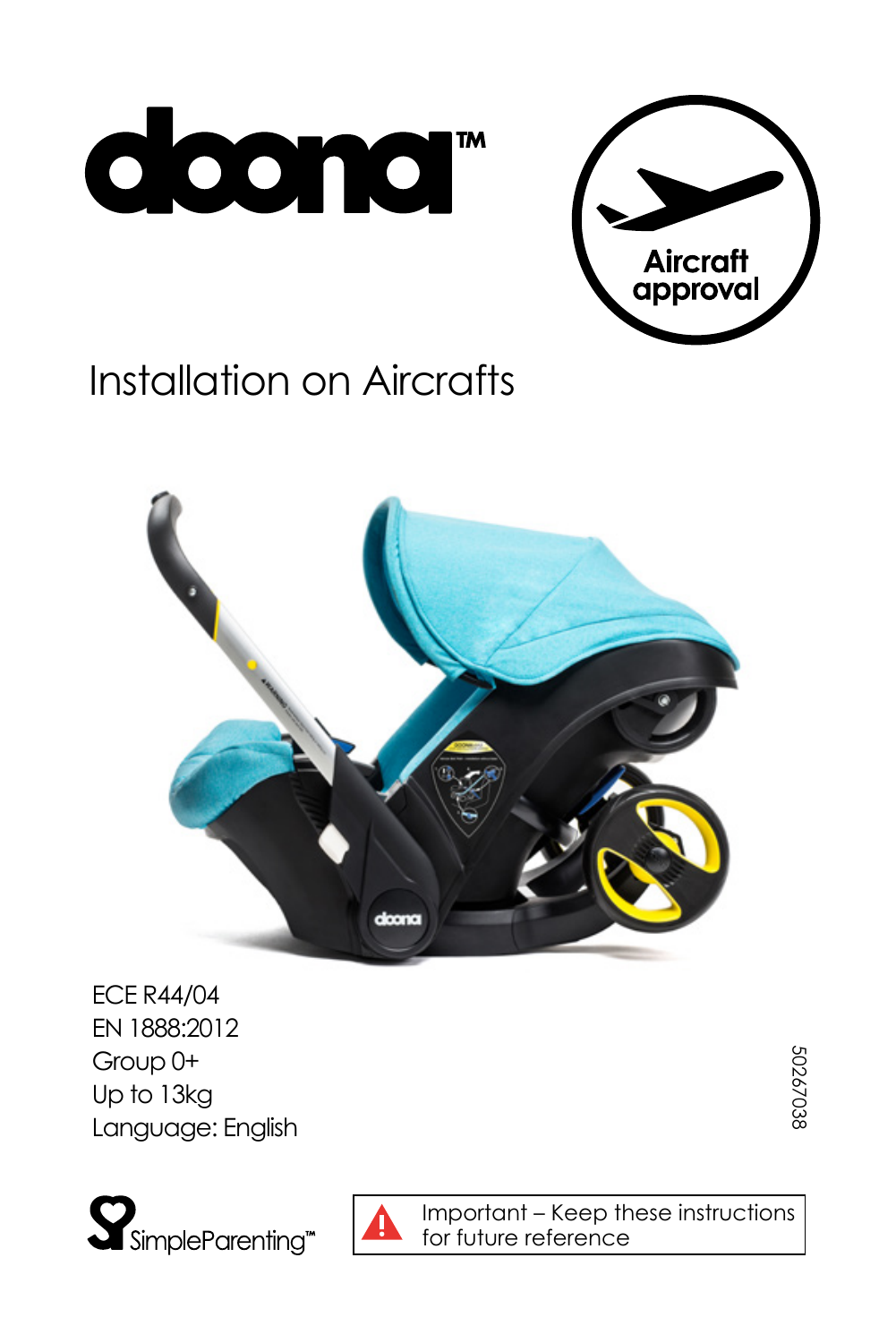## **Introduction 1/**

Simple Parenting strongly recommend that children up to 35 lbs (13 Kg) use a certified harnessed child restraint or other device approved for aircraft travel. Doona™ Infant Car Seat (group 0+) can also be used in an aircraft to ensure a safe flight of a baby on an airplane. When installing Doona<sup>TM</sup> Infant Car Seat on an airplane, install it the same way as Carrier installation with Vehicle Seat Belt/Lap Belt only routing method.

## **Certification 2/**



Doona™ Infant Car Seat is approved for use in aircrafts by TUV Rheinland alobal aviation experts.

TUV Rheinland adhere to current standards, measurements and functionality requirements of National and International requlatory .authorities aviation international and associations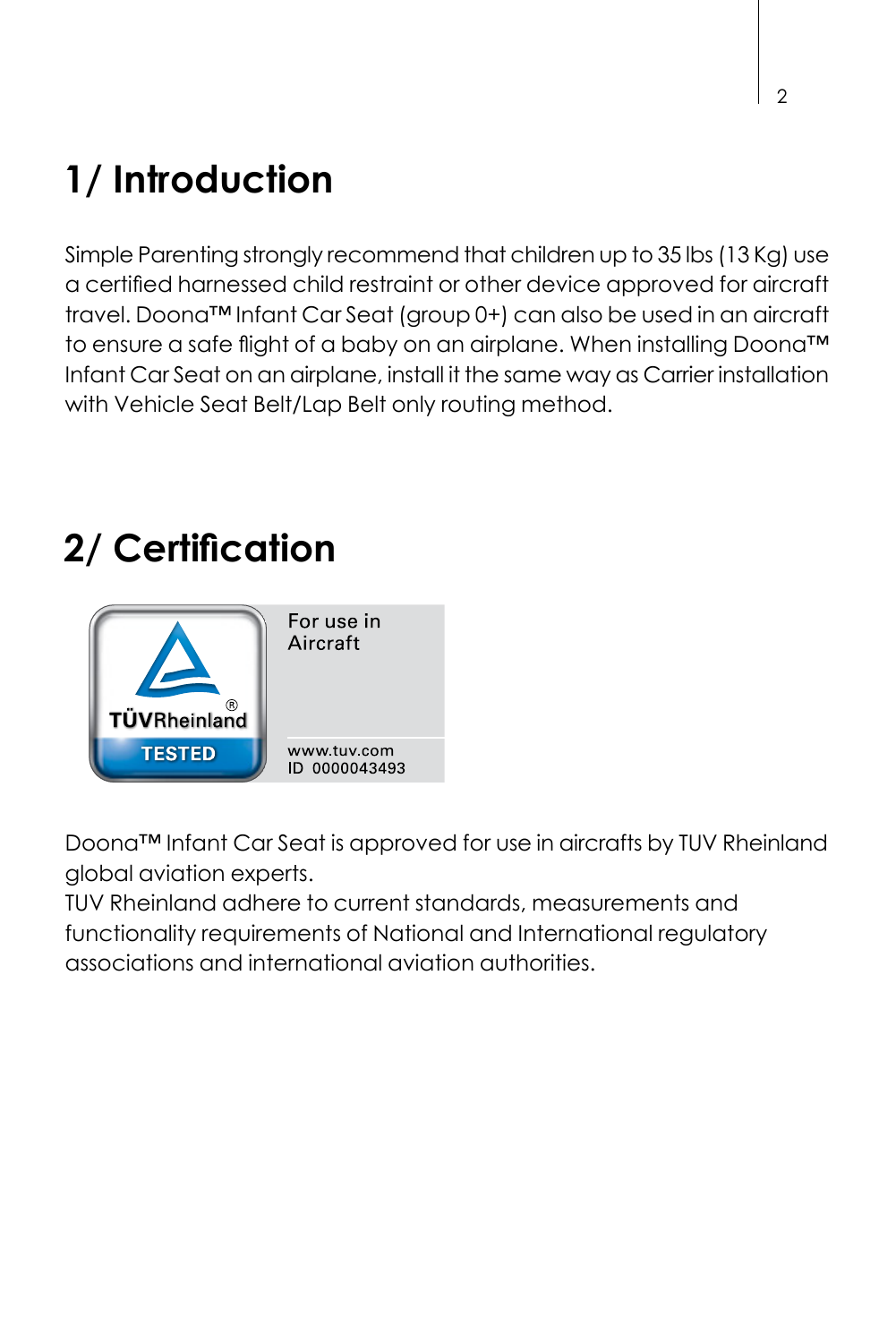#### **Instruction Safety General 3/**

Please read the following instructions for installing Doona™ Infant Car Seat on the airplane carefully before attempting to install, Incorrect installation can endanger the life of your baby.



Before arriving to the airplane with Doona<sup>™</sup> Infant Car Seat. please contact the airline regarding suitability and transport conditions or visit www.TUV.com for more information.



The use of Doona™ Infant Car Seat is allowed only on a plane with a 2-point seat belt.

▲ The child seat may only be installed on these aircraft seats approved by the aircraft operator.



Use only on a forward facing gircraft seat.

 $\blacktriangle$ Use only rearward installation direction when installing Doona™ .Seat Car Infant



The Infant Car Seat may not be installed within the effective range of an airbag.



Adjust the Infant Car Seat to the size of your child in accordance with the recommendations in the instruction manual of the Infant Car Seat



Do not use this restraint if a secure installation cannot be .achieved



ty belt, even when the "Fasten your seat belt" signal is switched Doona™ Infant Car Seat always has to be secured with the safeoff. An unsecured child seat could injure passengers in case of an accident, turbulences or an emergency landing.